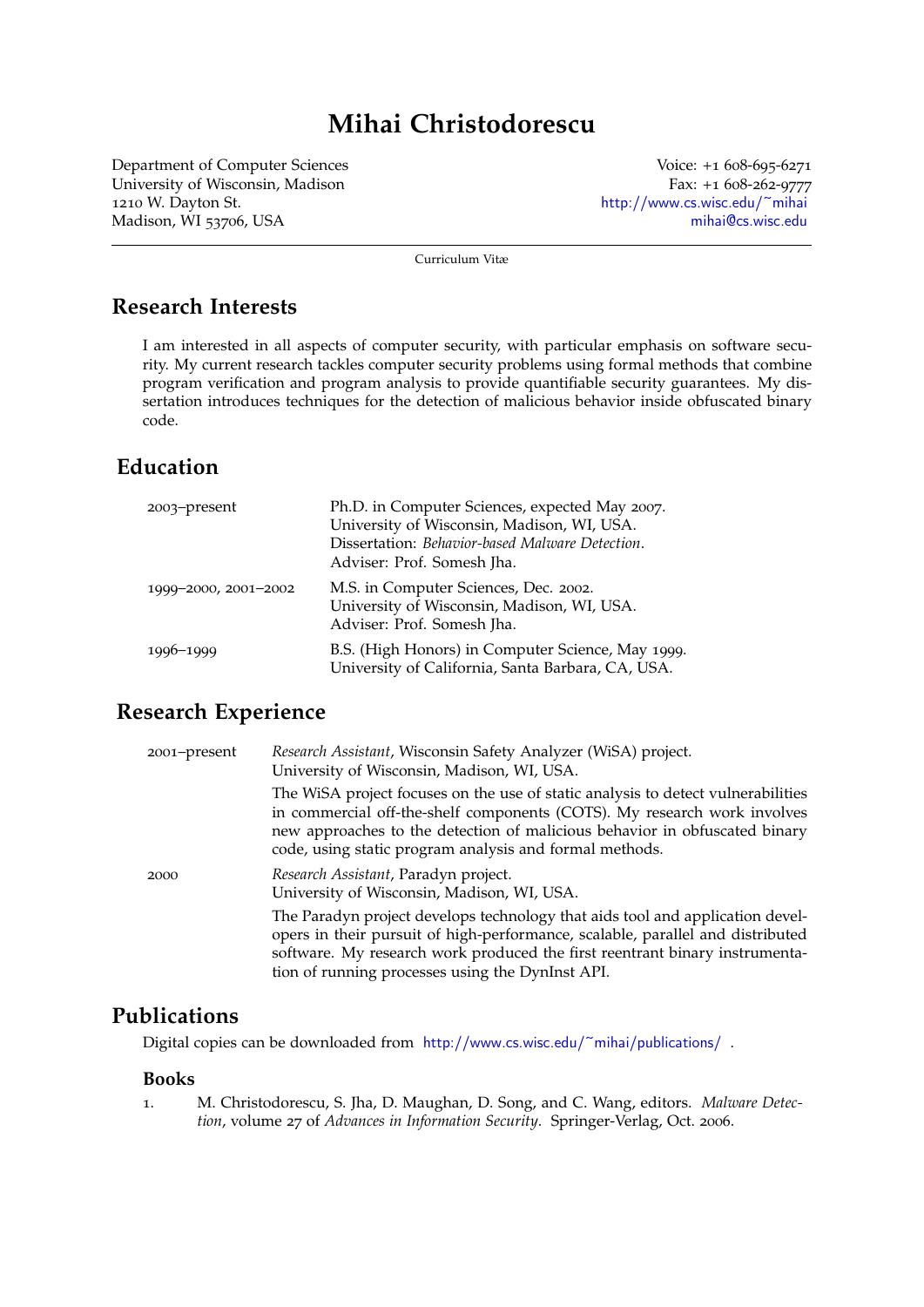## **Publications (continued)**

#### **Conference Publications**

2. M. D. Preda, M. Christodorescu, S. Jha, and S. Debray. A semantics-based approach to malware detection. In *Proceedings of the 34th Annual ACM SIGPLAN-SIGACT Symposium on Principles of Programming Languages (POPL'07)*, Nice, France, Jan. 17–19, 2007.

**POPL**'07 acceptance rate: 18.18% (36/198).

3. J. Giffin, M. Christodorescu, and L. Kruger. Strengthening software self-checksumming via self-modifying code. In *Proceedings of the 21st Annual Computer Security Applications Conference (ACSAC'05)*, pages 18–27, Tucson, AZ, USA, Dec. 5–9, 2005. Applied Computer Associates, IEEE Computer Society.

**ACSAC**'05 acceptance rate: 22.8% (45/197).

4. S. Rubin, M. Christodorescu, V. Ganapathy, J. T. Giffin, L. Kruger, H. Wang, and N. Kidd. An auctioning reputation system based on anomaly detection. In *Proceedings of the 12th ACM Conference on Computer and Communications Security (CCS'05)*, pages 270–279, New York, NY, USA, 2005. ACM Press.

**CCS**'05 acceptance rate: 15.2% (38/250).

5. M. Christodorescu, N. Kidd, and W.-H. Goh. String analysis for x86 binaries. In *Proceedings of the 6th ACM SIGPLAN-SIGSOFT Workshop on Program Analysis for Software Tools and Engineering (PASTE'05)*, Lisbon, Portugal, Sept. 5–6, 2005. ACM Press.

**PASTE**'05 acceptance rate: 44.7% (17/38).

6. M. Christodorescu, S. Jha, S. A. Seshia, D. Song, and R. E. Bryant. Semantics-aware malware detection. In *Proceedings of the IEEE Symposium on Security and Privacy (S&P'05)*, pages 32–46, Oakland, CA, USA, May 8–11, 2005. IEEE Computer Society.

**S&P**'05 acceptance rate: 8.9% (17/192).

7. M. Christodorescu and S. Jha. Testing malware detectors. In *Proceedings of the ACM SIGSOFT International Symposium on Software Testing and Analysis (ISSTA'04)*, pages 34– 44, Boston, MA, USA, July 11–14, 2004. ACM SIGSOFT, ACM Press.

**ISSTA**'04 acceptance rate: 27.9% (26/93).

8. M. Christodorescu and S. Jha. Static analysis of executables to detect malicious patterns. In *Proceedings of the 12th USENIX Security Symposium (Security'03)*, pages 169–186, Washington, DC, USA, Aug. 4–8, 2003. USENIX Association.

**Security**'03 acceptance rate: 16.4% (21/128).

#### **Journal Publications**

9. B. P. Miller, M. Christodorescu, R. Iverson, T. Kosar, A. Mirgorodskii, and F. Popovici. Playing inside the black box: Using dynamic instrumentation to create security holes. *Parallel Processing Letters*, 11(2/3):267–280, June/Sept. 2001.

#### **Invited Publications**

10. M. Christodorescu and S. Rubin. Can cooperative intrusion detectors challenge the baserate fallacy? In *Malware Detection*, volume 27 of *Advances in Information Security*, pages 193–209, Aug. 2005. This edited volume represents the proceedings of the 2005 ARO-DHS Special Workshop on Malware Detection, Aug. 10–11, 2005, Arlington, VA, USA.

#### **Technical Reports**

- 11. M. Christodorescu, J. Kinder, S. Jha, S. Katzenbeisser, and H. Veith. Malware normalization. Technical Report 1539, University of Wisconsin, Madison, WI, USA, Nov. 2005.
- 12. J. T. Giffin, M. Christodorescu, and L. Kruger. Strengthening software self-checksumming via self-modifying code. Technical Report 1531, University of Wisconsin, Madison, WI, USA, Sept. 2005.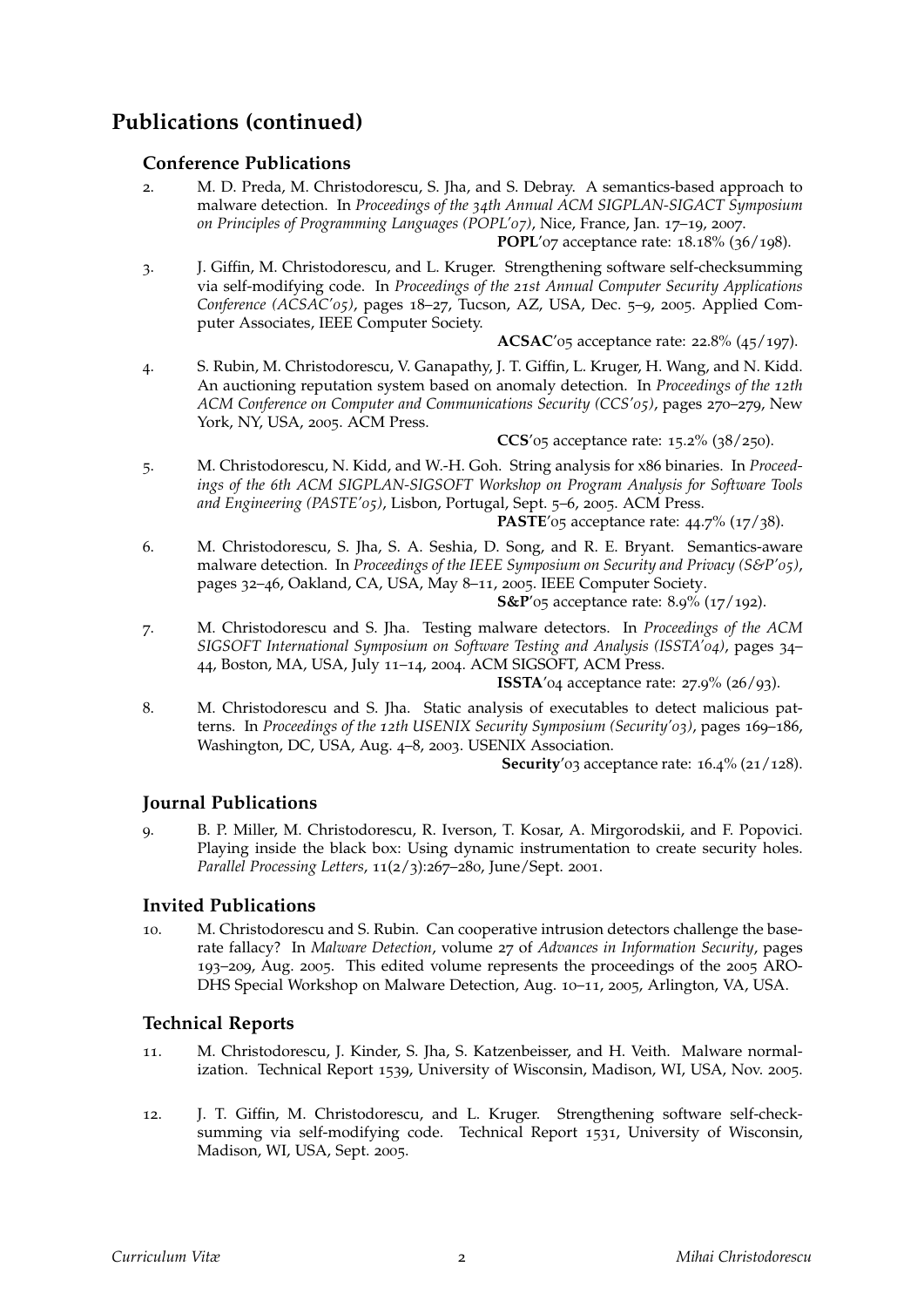## **Publications (continued)**

- 13. T. Kosar, M. Christodorescu, and R. Iverson. Opening pandora's box: Using binary code rewrite to bypass license checks. Technical Report 1479, University of Wisconsin, Madison, WI, USA, Apr. 2003.
- 14. M. Christodorescu and S. Jha. SAFE: Static analysis for executables. Technical Report 1467, University of Wisconsin, Madison, WI, USA, Feb. 2003.

#### **Patents**

- 15. M. Christodorescu, S. Jha, J. Kinder, S. Katzenbeisser, and H. Veith. Malware normalization. Patent application in progress, 2006.
- 16. M. Christodorescu and S. Jha. Method and apparatus to detect malicious software. United States patent application 20050028002, July 29, 2003.

#### **In Submission**

17. M. Christodorescu, C. Kruegel, and S. Jha. On inferring specifications of malicious behavior. In submission, Sept. 2005.

## **Selected Awards and Achievements**

| 2004      | Distinguished ACM SIGSOFT paper award at                                           |
|-----------|------------------------------------------------------------------------------------|
|           | International Symposium on Software Testing and Analysis (ISSTA'04), 2004, Boston, |
|           | MA, USA. (See publication 7.)                                                      |
| 1996-1999 | Dean's honor list at University of California, Santa Barbara.                      |

## **Selected Presentations**

### **Conference Talks**

| May 2005             | "Semantics-Aware Malware Detection"<br>Presented at the IEEE Symposium on Security and Privacy, Oakland, CA, USA,<br>2005.                                                                   |
|----------------------|----------------------------------------------------------------------------------------------------------------------------------------------------------------------------------------------|
| July 2005            | "Testing Malware Detectors"<br>Presented at the International Symposium on Software Testing and Analysis (IS-<br>STA), Boston, MA, USA, 2004.                                                |
| Aug. 2003            | "Static Analysis of Executables to Detect Malicious Patterns"<br>Presented at the 12th USENIX Security Symposium, Washington, DC, USA, 2003.                                                 |
| <b>Invited Talks</b> |                                                                                                                                                                                              |
| Feb. 2006            | "Testing Malware Detectors / Semantics-Aware Malware Detection"<br>Presented at TrendMicro's "Meeting of the Minds," Las Vegas, NV, USA, 2006.                                               |
| Sept. 2005           | "Directions in Malware Detection Research"<br>Presented at the 3rd workshop of the ARDA Malware Roadmap series, Salt Lake<br>City, UT, USA, 2005.                                            |
| Aug. 2005            | "Improved Defenses through Cooperation of Network-based and Host-based<br>Malware Detectors"<br>Presented at the ARO-DHS Special Workshop on Malware Detection, Arlington,<br>VA, USA, 2005. |
| Nov. 2003            | "Static Analysis of Executables to Detect Malicious Patterns"<br>Presented at the Software Protection Compilation Workshop, Washington, DC,<br>USA, 2003.                                    |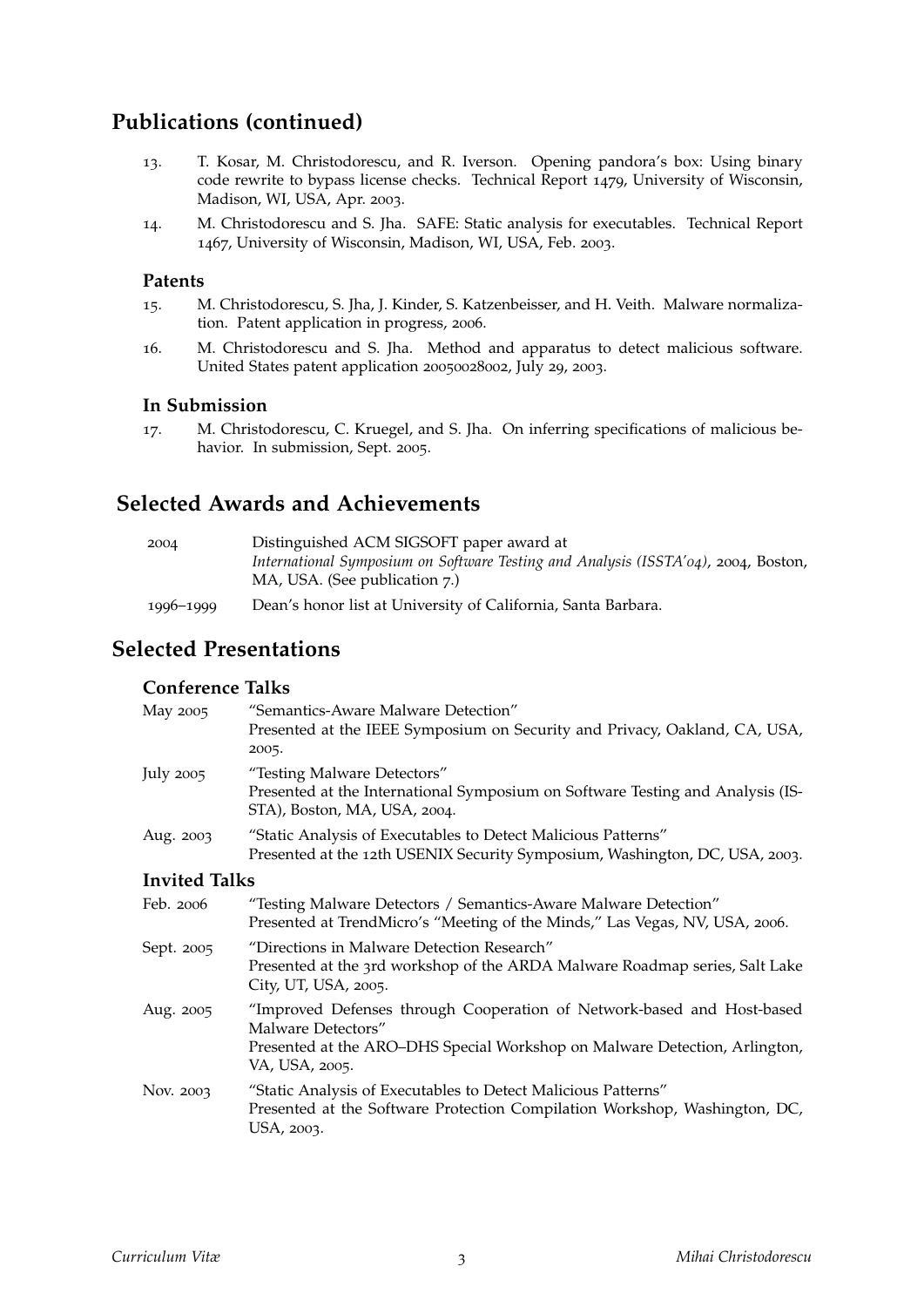## **Teaching Experience**

| 2006          | Teaching Assistant for "Introduction to Information Security."<br>Graduate and senior-undergraduate level course. Instructor: Somesh Jha. (Uni-<br>versity of Wisconsin, Madison, Computer Sciences course 642, Spring 2006)                                         |
|---------------|----------------------------------------------------------------------------------------------------------------------------------------------------------------------------------------------------------------------------------------------------------------------|
|               | Workshop on "The Act of Teaching: Theatrical Tips for Teachers."<br>Presented by Nancy Houfek, head of voice and speech at Harvard's Institute for<br>Advanced Theatre Training. Organized by the UW Delta Research Teaching and<br>Learning Community. (Sept. 2006) |
| $2003 - 2006$ | Invited Lecturer on malicious code and attack methods. Mentor for several course                                                                                                                                                                                     |
|               | projects.<br>Course: "Introduction to Information Security." Instructor: Somesh Jha. (Univer-<br>sity of Wisconsin, Madison, Computer Sciences course 642, Spring semester)                                                                                          |
| 2004          | Workshop on "Creating a Teaching and Learning Philosophy."<br>Organized by the UW Delta Research Teaching and Learning Community. (Nov.<br>2004)                                                                                                                     |
| 2001          | Mentor for two course projects.<br>Course: "Analysis of Software Artifacts." Instructor: Somesh Jha. (University of<br>Wisconsin, Madison, Computer Sciences course 706, Fall 2001)                                                                                  |
| 1999          | Teaching Assistant for "Java for C++ programmers" and "C++ for Java program-<br>mers."<br>Junior-undergraduate level. Instructor: Susan Horwitz. (University of Wisconsin,<br>Madison, Computer Sciences course 368, Fall 1999)                                      |

## **Professional Activities**

### **External reviewer**

| Journals:    | ACM Transactions on Internet Technology (TOIT): 2004.<br>Communications of the ACM (CACM): 2005 issue on spyware.<br>Journal of Computer Security (JCS): 2006.                                                                                                                                                                                                                                                                                                                                                                                                                                                                                                                                                                                              |
|--------------|-------------------------------------------------------------------------------------------------------------------------------------------------------------------------------------------------------------------------------------------------------------------------------------------------------------------------------------------------------------------------------------------------------------------------------------------------------------------------------------------------------------------------------------------------------------------------------------------------------------------------------------------------------------------------------------------------------------------------------------------------------------|
| Conferences: | Foundations of Computer Security Workshop (FCS): 2001.<br>Symposium on Requirements Engineering for Info. Security (SREIS): 2002.<br>USENIX Technical: 2004.<br>Network and Distributed System Security Symposium (NDSS): 2005, 2007.<br>International World Wide Web Conference (WWW): 2005.<br>USENIX Security: 2005, 2006.<br>International Conference on Computer Aided Verification (CAV): 2005.<br>Software Engineering for Secure Systems (SESS): 2005.<br>Recent Advances in Intrusion Detection (RAID): 2005.<br>ACM Conference on Computer and Comm. Security (CCS): 2005, 2006.<br>Workshop on Rapid Malcode (WORM): 2005.<br>LCI International Conference on Clusters: 2006.<br>Annual Computer Security Applications Conference (ACSAC): 2006. |

### **Research community involvement**

- Workgroup on Future Malware Threats, 3rd workshop of the ARDA Malware Roadmap series, Sept. 20–22, 2005, Salt Lake City, UT, USA.
- Workgroup on Malware Detection, ARO–DHS Special Workshop on Malware Detection, Aug. 10–11, 2005, Arlington, VA, USA.
- ONR CIP/SW MURI Project Review for Dr. James Whittaker (FIT), "Runtime Neutralization of Malicious Mobile Code," Feb. 2005.
- Software Protection Compilation Workshop, Nov. 12–13, 2003, Washington, DC, USA.
- Student volunteer for the 11th USENIX Security Symposium (Security'02), Aug. 5–9, 2002, San Francisco, CA, USA.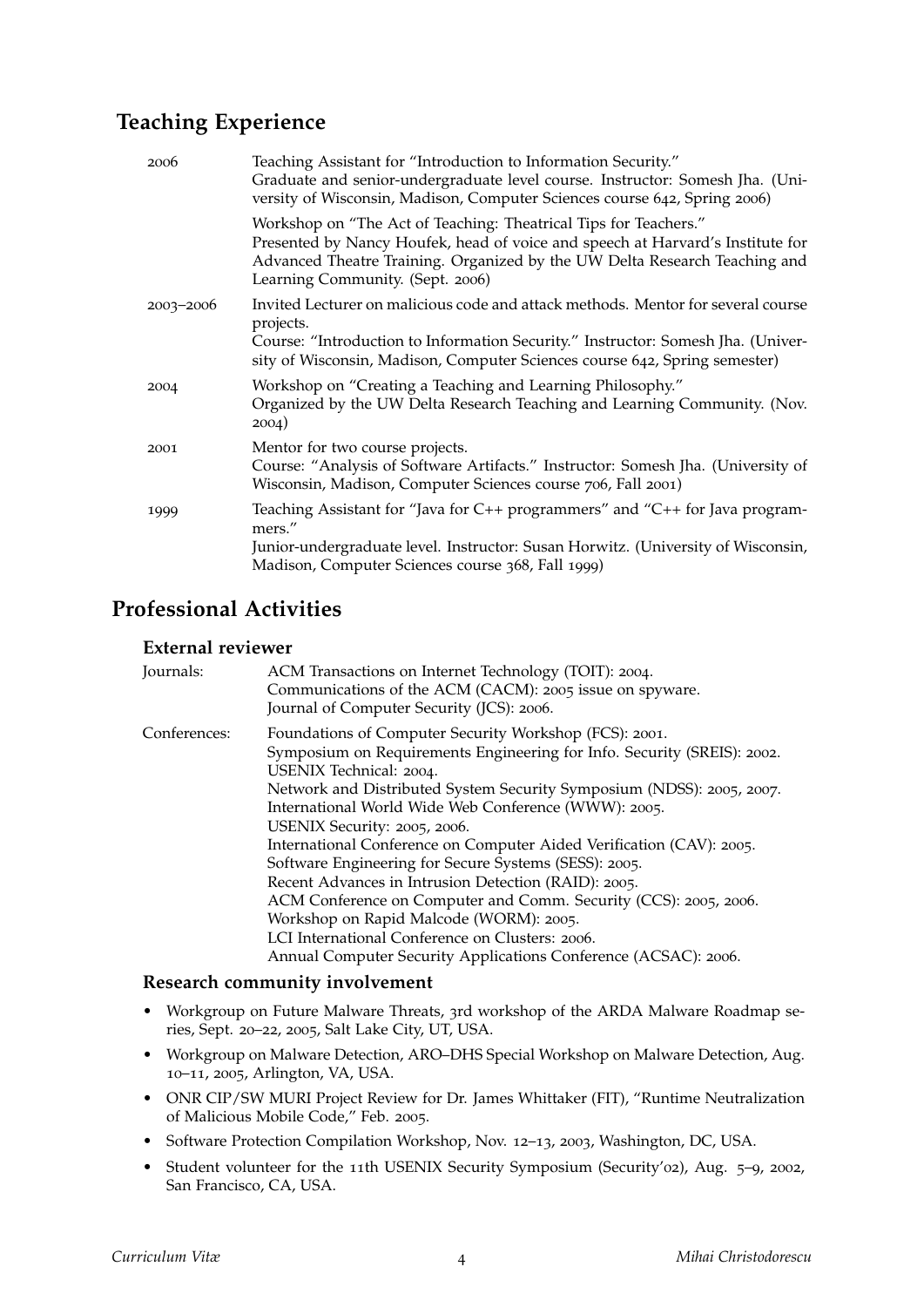## **Professional Activities (continued)**

### **Academic activities**

- Member of the Graduate Admissions Committee at the Department of Computer Sciences, University of Wisconsin, Madison, 2002.
- Organizer of the computer security seminar at the Department of Computer Sciences, University of Wisconsin, Madison, 2001–2006.
- Coordinator of the computer security reading group at the Department of Computer Sciences, University of Wisconsin, Madison, 2001–2006.

### **Collaboration with industry**

| 2006-present | Co-founder of Securitas Technologies, Inc., a Madison, WI, provider of<br>behavior-based malware-detection products.                              |
|--------------|---------------------------------------------------------------------------------------------------------------------------------------------------|
| 2005–present | Transfer of technology for "Effective Malware Detection Through Static Anal-<br>ysis" to Grammatech, Inc., Ithaca, NY. (ONR STTR Phases I and II) |
| 2006         | Attended TrendMicro's "Meeting of the Minds," Feb. 13, 2006, Las Vegas, NV,<br>USA.                                                               |

## **Industrial Employment**

| 2006-present   | Principal Scientist, Securitas Technologies, Inc., Madison, WI, USA.                                                                                                                                                                                                                                                                                             |
|----------------|------------------------------------------------------------------------------------------------------------------------------------------------------------------------------------------------------------------------------------------------------------------------------------------------------------------------------------------------------------------|
|                | Spearheaded the transition of the semantics-aware malware detector from<br>research prototype to software product.                                                                                                                                                                                                                                               |
| 2000-2001      | Senior Software Engineer, Yodlee, Inc., Redwood City, CA, USA.                                                                                                                                                                                                                                                                                                   |
|                | Optimized performance of financial-data aggregation platform. Created<br>bill-payment prototype integrated into financial website.                                                                                                                                                                                                                               |
| Apr.-June 1999 | Embedded Systems Developer, Green Hills Software, Santa Barbara, CA, USA.                                                                                                                                                                                                                                                                                        |
|                | Ported a cross-platform linker to new targets. Evaluated existing common-<br>alities among embedded CPUs to simplify linker code and speed link time.<br>Translated C-based linker modules to new C++ architecture.                                                                                                                                              |
| Feb.-Apr. 1999 | Application Software Developer, ZBE, Goleta, CA.                                                                                                                                                                                                                                                                                                                 |
|                | Redesigning and implementing new printer control and spooling utilities for<br>high-performance and high-quality specialized printers. Studied old code<br>for reusability capabilities.                                                                                                                                                                         |
| June-Sep. 1998 | SNA Server Developer/Summer Intern, Microsoft, Redmond, WA, USA.                                                                                                                                                                                                                                                                                                 |
|                | Completely redesigned the single sign-on user management system, im-<br>proving the response time as well as the recoverability of the Host Security<br>product. Learned new technologies in a short amount of time (such as COM,<br>DCOM, OLE, and OLEDB). Analyzed and proofed the code against thread-<br>ing issues, resource contention, and timing issues. |
| 1997-1998      | NT Systems Developer, Pontis Reseach Inc., Camarillo, CA, USA.                                                                                                                                                                                                                                                                                                   |
|                | Specialized in distributed security in heterogeneous environments, with em-<br>phasis on NT security and integration of security systems. Tested CTOS-to-<br>NT security interface. Developed and tested NT NetWare Single Sign-on<br>product. Developed a transaction based unified NT security API with roll-<br>back capabilities.                            |